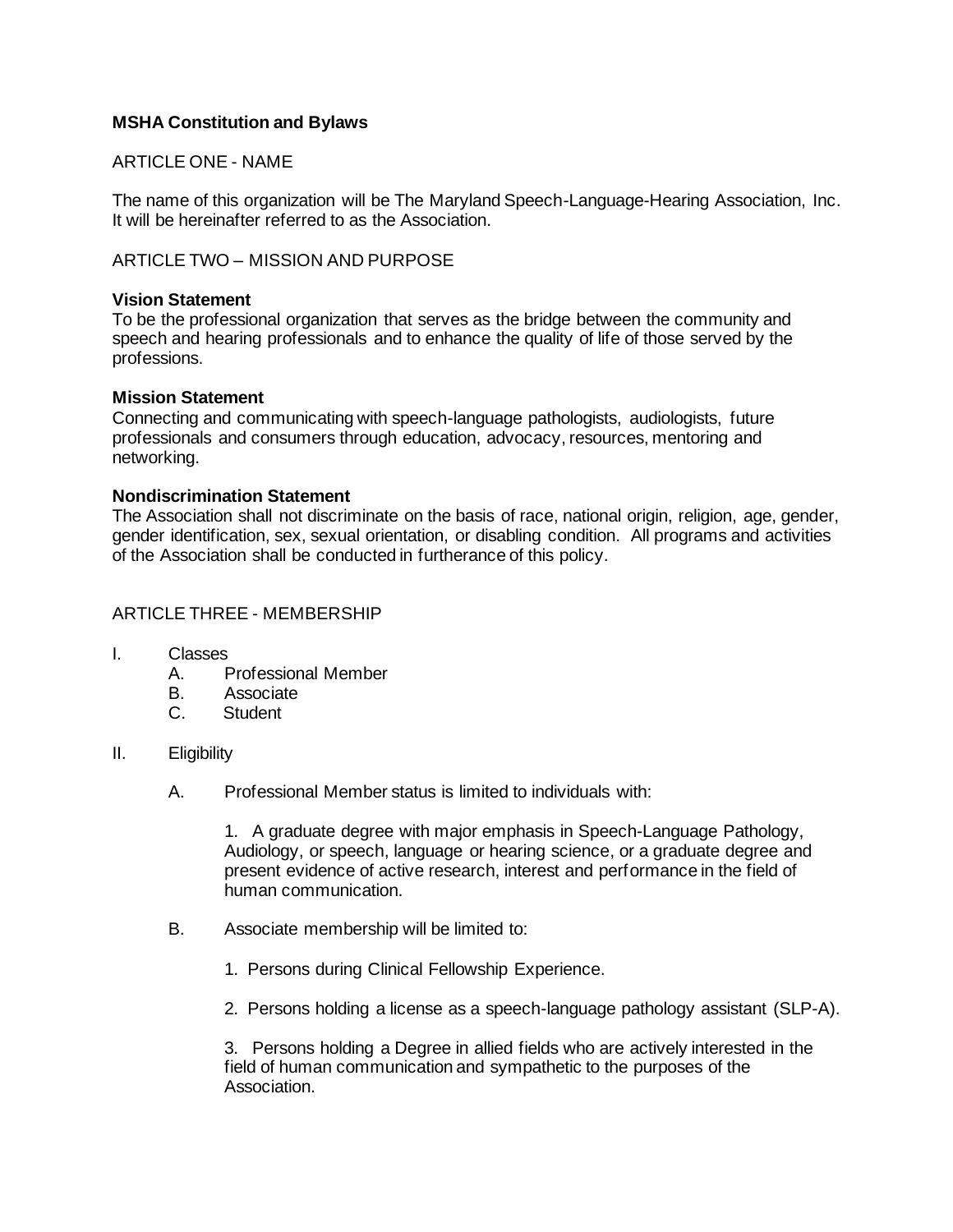- C Life membership was an active category of membership until 2015. All current life members will be grandfathered in with full membership benefits.
- D. Student membership will be limited to undergraduate or graduate students in the field(s) of speech-language pathology or audiology or allied fields.
- III. Privileges of Professional Membership
	- A. The right to vote
	- B. The right to hold a position on the Executive Board
	- C. The right to be a chair or co-chair of a committee
	- D. The right to represent MSHA as specified by the MSHA Executive Board members
- IV. The Professional Membership:
	- A. Will nominate and elect its Executive Board;

Will abide by the Code of Ethics and Non-Discrimination Policy of the American Speech-Language-Hearing Association (ASHA), hereinafter to be referred to as the Associations' Code of Ethics.

- **B.**. Will be entitled to MSHA membership benefits
- V. Termination of Membership:

Any Member who violates the Associations' Code of Ethics may be terminated from Membership by a majority vote of the Executive Board. Persons who have been terminated may be reinstated after one year by a majority vote of the Executive Board.

# ARTICLE FOUR - MEMBERSHIP MEETINGS

I. Executive Board meetings of the Association will be called in the following manner:

Professional members may submit an item for discussion to the Executive Board meetings with 30 days written notice, and upon invitation of the Executive Board may participate in the meeting. Association members in good standing may attend open meetings of the MSHA Executive Board. Members who would like to attend a board meeting must notify the Association Manager at least two weeks before the meeting. The Executive Board reserves the right to designate topics on each agenda as 'closed' topics for board members only.

- A. The board will hold one open meeting annually. Members may attend this meeting and time will be set aside for member questions, issues and comments. The date of this meeting will be posted 60 days in advance of the meeting.
- B. Additional meetings may be called by the Executive Board as needed.
- C. The membership will have at least a thirty-day notice announcing the time and place of an Executive board meeting. The meeting dates will be placed on the MSHA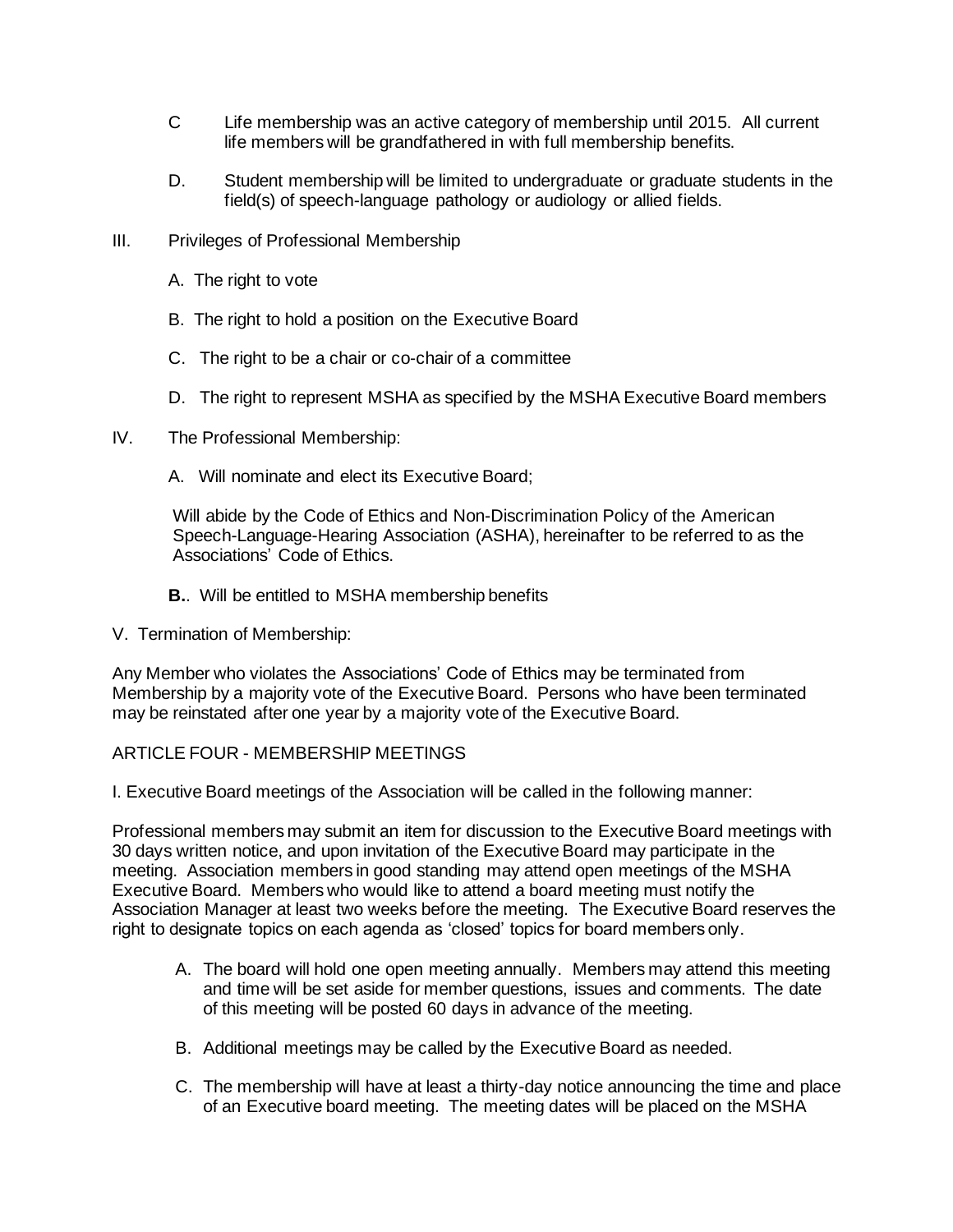website calendar for review by members. Any member may request to add an item to the Executive Board agenda. Notice of these special member requests must be received by the Association Manager at least two weeks in advance of a board meeting.

D. A quorum will consist of two-thirds of the board members. The President is a voting member of the board.

## ARTICLE FIVE - DUES

- I. Membership dues are paid annually.
- II. Nonpayment of dues by the current deadline will be considered a resignation.
- III. Members who have allowed their membership to lapse will be required to meet the membership requirements in effect at the time of application for reinstatement.

## ARTICLE SIX - MANAGEMENT

- I. The Executive Board will manage the affairs of the Association. Members of the Executive Board must be current MSHA members. When needed, a position on the board may be shared by two individuals. It will include the following elected officers:
	- A. President
	- B. President-Elect
	- C. Adult Services and Pediatric Services Director (may be a shared position)
	- D. Continuing Education Director
	- E. Multicultural Affairs Director
	- F. Public Policy Director (may be a shared position)
	- G. University Relations Director

II. At meetings of the Executive Board, each elected board member will have one vote. Unless other procedures are adopted by the Executive Board, voting shall be conducted using Robert's Rules of Order.

III. Assumption of office will be on January 1 or as otherwise determined by the Executive Board. The Executive Board also reserves the right to appoint appropriate candidates to the Executive Board to fill vacancies as needed. Terms of the office will be determined in the following manner:

- A. The President will serve for two years. The President must be a current Professional member of MSHA and licensed as a speech-language pathologist or audiologist. The President must be a past or current board member, MSHA committee chair or ASHA representative.
- B The President-Elect will serve for a three-year term consisting of President-Elect for the first year and President for two years. The President-Elect must be a current member of MSHA and licensed as a speech-language pathologist or audiologist. The President-Elect must be a past or current board member. MSHA committee chair or ASHA representative The remaining officers will serve for two years each.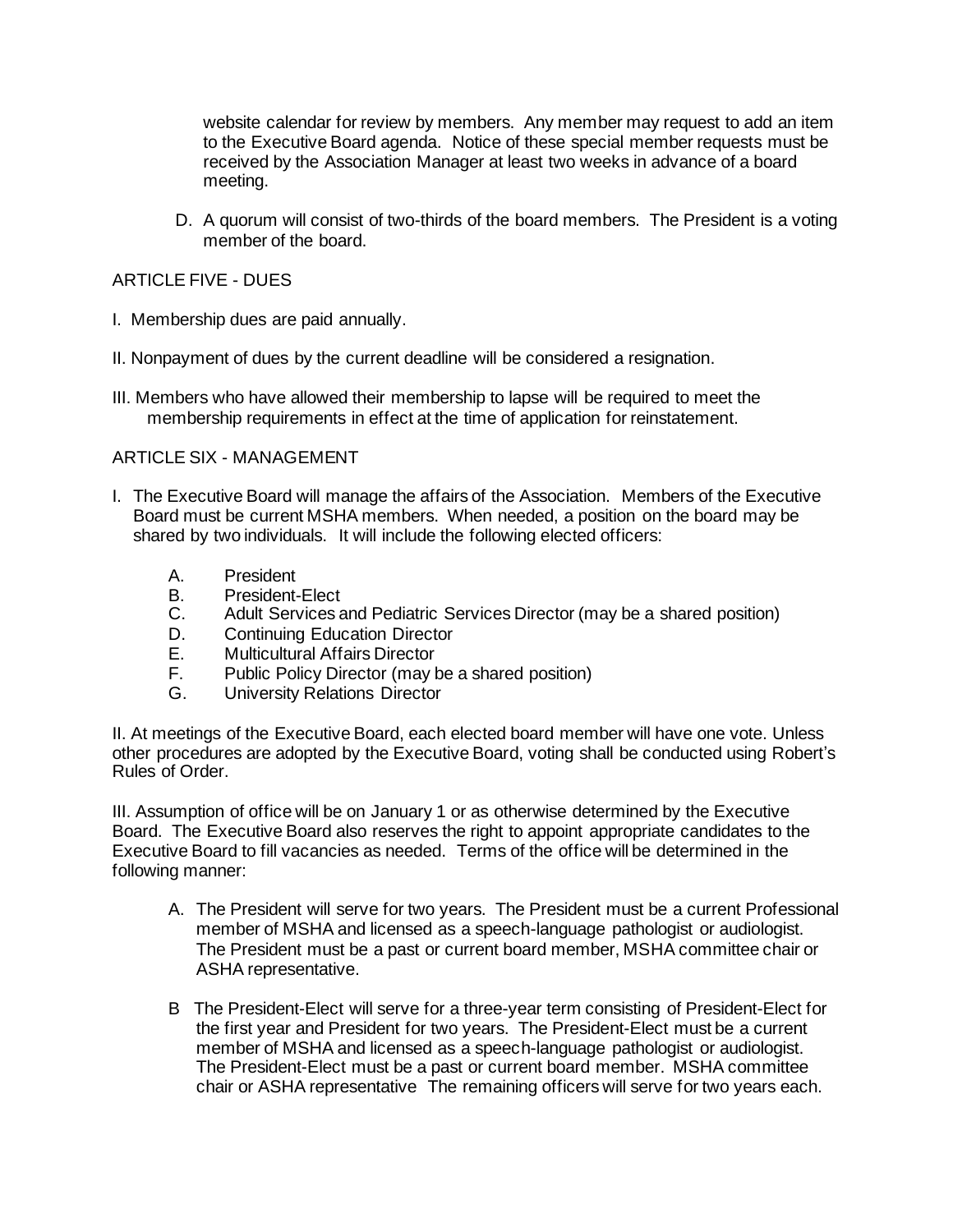C. MSHA Board members must be current members of MSHA.

IV. Election will be in the following manner:

A. Nominations:

1. The Executive Board will prepare a list of nominees who have consented to serve.

2. The Call for Nominations for the Executive Board will be announced 60 days prior to balloting. All nominated individuals will be presented to the Executive Board for consideration. All individuals who want to run for office must be current MSHA members.

B. Voting: A ballot will be sent electronically or via postal mail to the voting membership 30 days prior to close of election.

1. All positions, whether there have been single or multiple nominees, will appear on the ballots. There will also be a write-in option for all positions on election ballots.

2. Election will be by a majority of votes cast. If a write-in candidate receives the most votes in any category, that candidate will win the election providing they meet all election criteria.

C. Procedures:

1. The President-Elect will be elected every other year; all other Executive Board positions will be nominated or appointed every two years as needed.

2. The Association Manager or person designated by the President will distribute, receive, and count the ballots and notify the membership of the election results.

3. In the case of a tie vote, the Executive Board will select the winner by secret ballot.

V. Vacancies will be filled in the following manner:

A. The office of the President will be filled through succession of the President-Elect, who will automatically become President and serve for two years. The resultant vacancy of the President-Elect will be filled during the term of the President.

B. In the case of any other vacancy, the Executive Board will appoint a successor to fill vacancy until the next election year, at which time the membership will then adhere to the rule of election procedures.

C. In the event that the President and President-Elect are unable to fulfill the obligations of their office, the most senior member of the board will schedule a meeting for the board to appoint or vote for an interim President, who will then assume charge of the meeting. The interim President will serve until the next board member election.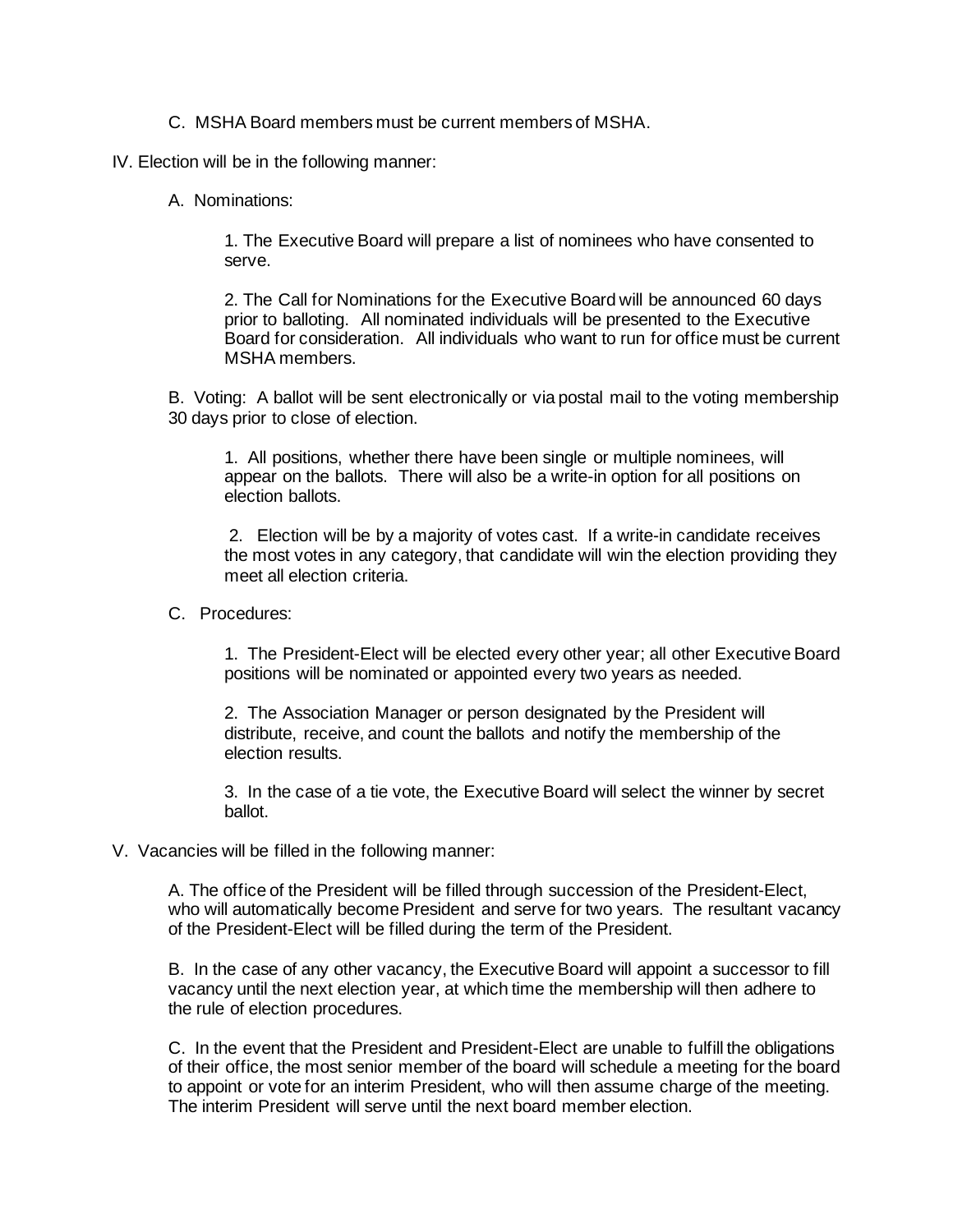VI. The Executive Board will have the following duties:

A. Be the policy maker and act as administrator of the affairs of the Association, delegating responsibility so as to be free from what would otherwise be committee work;

B. Meet a minimum of two times a year;

C. Have a quorum, which is two-thirds of current board members. Lack of attendance at most board meetings may result in removal from the Executive Board.

D. Appoint such standing, regular, ad hoc, or special committees as are deemed desirable to carry out the business of the Association, and provide a written charge to each committee;

E. Issue the call for all meetings of the Association;

F. Approve an annual budget for the management of the affairs of the association;

G. Submit the annual budget to the membership and make that budget available to the membership upon request;

H. Instruct the Association Manager to submit the financial records of the Association every month to an outside accounting firm;

I. Approve the dues for its Members and Associates;

J. Review financial documents. Tax documents and other official tax correspondence will be signed by the President or the President's designee.

K. Select speakers and locations and approve other details of all continuing education events (CEU). The board will also approve cooperative events.

L. MSHA sponsored events (non CEU events) – Responsible board members will submit plans or outlines in writing to the entire Executive Board prior for final confirmation and advertising of non CEU events. All board members should respond with input within the designated time frame.

#### ARTICLE SEVEN - ELECTED OFFICIALS

#### I. The President will:

A. Preside over all meetings of the membership and Executive Board.

B. Be a voting member of the Executive Board.

#### II. The President-Elect will:

A. Perform the duties of the President in the event of his or her absence or at the request of the President;